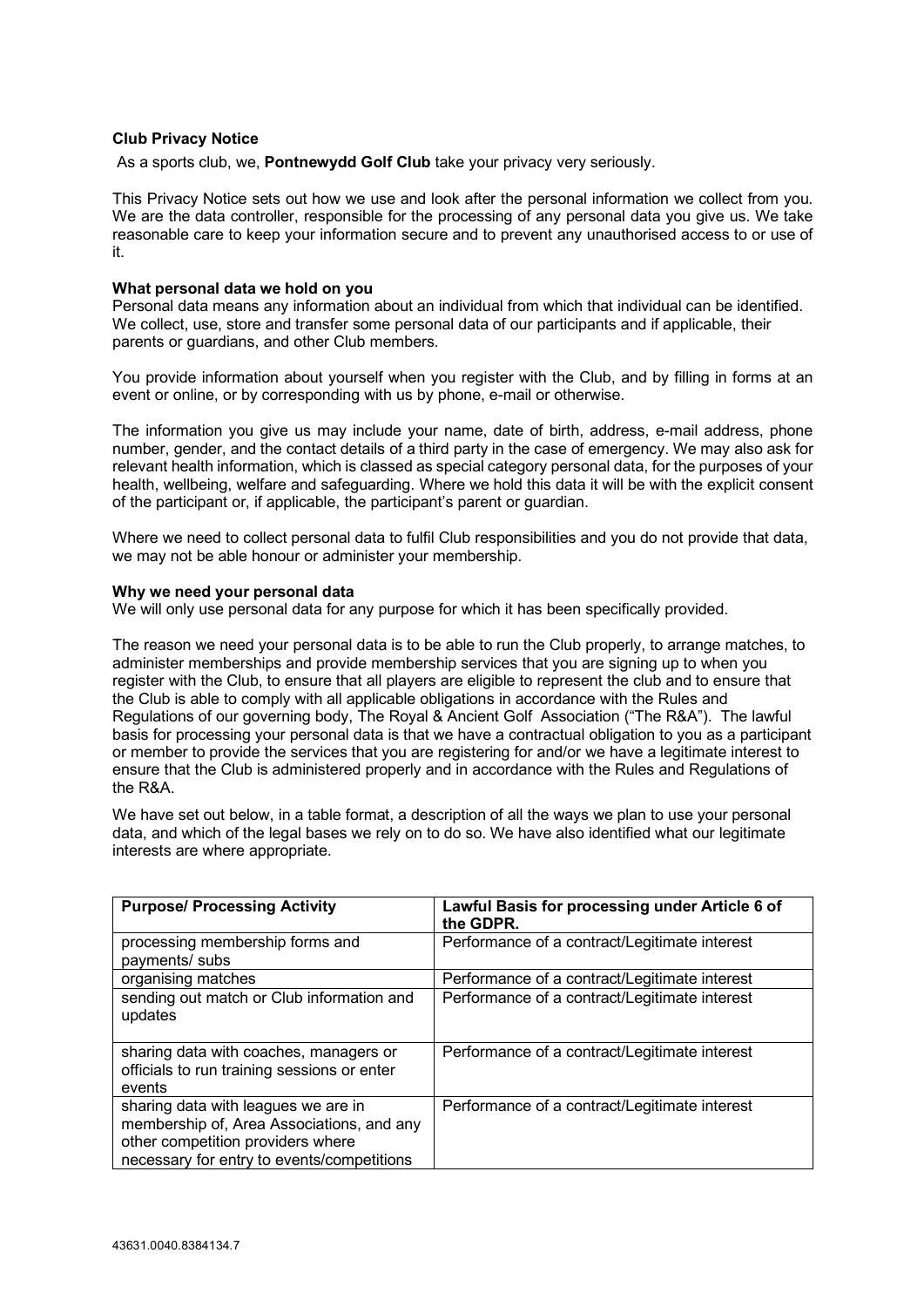| sharing data with committee members to<br>provide information about club activities,<br>membership renewals or invitation to social<br>events | The Club has a legitimate interest to maintain<br>member and participant correspondence for club<br>community purposes.                                                                                                                                                                                                                                                      |
|-----------------------------------------------------------------------------------------------------------------------------------------------|------------------------------------------------------------------------------------------------------------------------------------------------------------------------------------------------------------------------------------------------------------------------------------------------------------------------------------------------------------------------------|
| sharing data with third party service or<br>facility providers                                                                                | The Club has a legitimate interest to run the<br>organisation efficiently and as it sees fit. Provision of<br>some third-party services is for the benefit of the<br>Club, participants and its members.                                                                                                                                                                     |
| sharing anonymised data with a funding<br>partner as condition of grant funding e.g.<br><b>Local Authority</b>                                | The Club has a legitimate interest to run the<br>organisation efficiently and as it sees fit. Application<br>for funding is a purpose that benefits the Club,<br>participants and its members.                                                                                                                                                                               |
| publishing match and league results                                                                                                           | Performance of a contract/Legitimate interest - For<br>the purpose of administering leagues and clubs,<br>along with any other competitions                                                                                                                                                                                                                                  |
| publishing photos of matches and any golf<br>related photography and/or videography                                                           | Legitimate interest - To run the organisation<br>efficiently and as it sees fit. Where possible and if<br>reasonable grounds are identified,<br>photography/videography can be removed / taken<br>down on the request of those captured. (If under<br>the age of 16, consent from the child and<br>parent/guardian will be required prior to<br>photo/video being published) |
| sending out marketing information such as<br>newsletters and information about<br>promotions and offers from sponsors                         | Consent. We will only send you direct marketing if<br>you are an existing member, participant or other<br>associated individual and you have not previously<br>objected to this marketing, or, you have actively<br>provided your consent.                                                                                                                                   |
| To ensure we understand possible health<br>risks                                                                                              | Consent. We will only process details on your<br>medical history with your consent.                                                                                                                                                                                                                                                                                          |

# **Who we share your personal data with**

Your personal data may be shared with Leagues, Area Associations, and other golfing organisations (who administer on behalf of the R&A) in order to ensure that the Leagues are administered properly, that players and Clubs are correctly registered and for affiliation, safeguarding and licensing purposes and to comply with all applicable Rules and Regulations of the R&A.

We may share your personal data with selected third parties, suppliers and sub-contractors such as referees, coaches or match organisers. Third-party service providers will only process your personal data for specified purposes and in accordance with our instructions.

We may disclose your personal information to third parties to comply with a legal obligation; or to protect the rights, property, or safety of our participants, members or affiliates, or others.

The Club's data processing may require your personal data to be transferred outside of the UK. Where the Club does transfer your personal data overseas it is with the sufficient appropriate safeguards in place to ensure the security of that personal data.

#### **Protection of your personal data**

We have put in place appropriate security measures to prevent your personal data from being accidentally lost, used or accessed in an unauthorised way, altered or disclosed.

## **How long we hold your personal data**

We keep personal data on our participants and members while they continue to be a participant or member or are otherwise actively involved with the Club. We will delete this data **[***12 month(s)/0ne year(s)***]** after a participant or member has left or otherwise ended their membership or affiliation, or sooner if specifically requested and we are able to do so. We may need to retain some personal data for longer for legal or regulatory purposes.